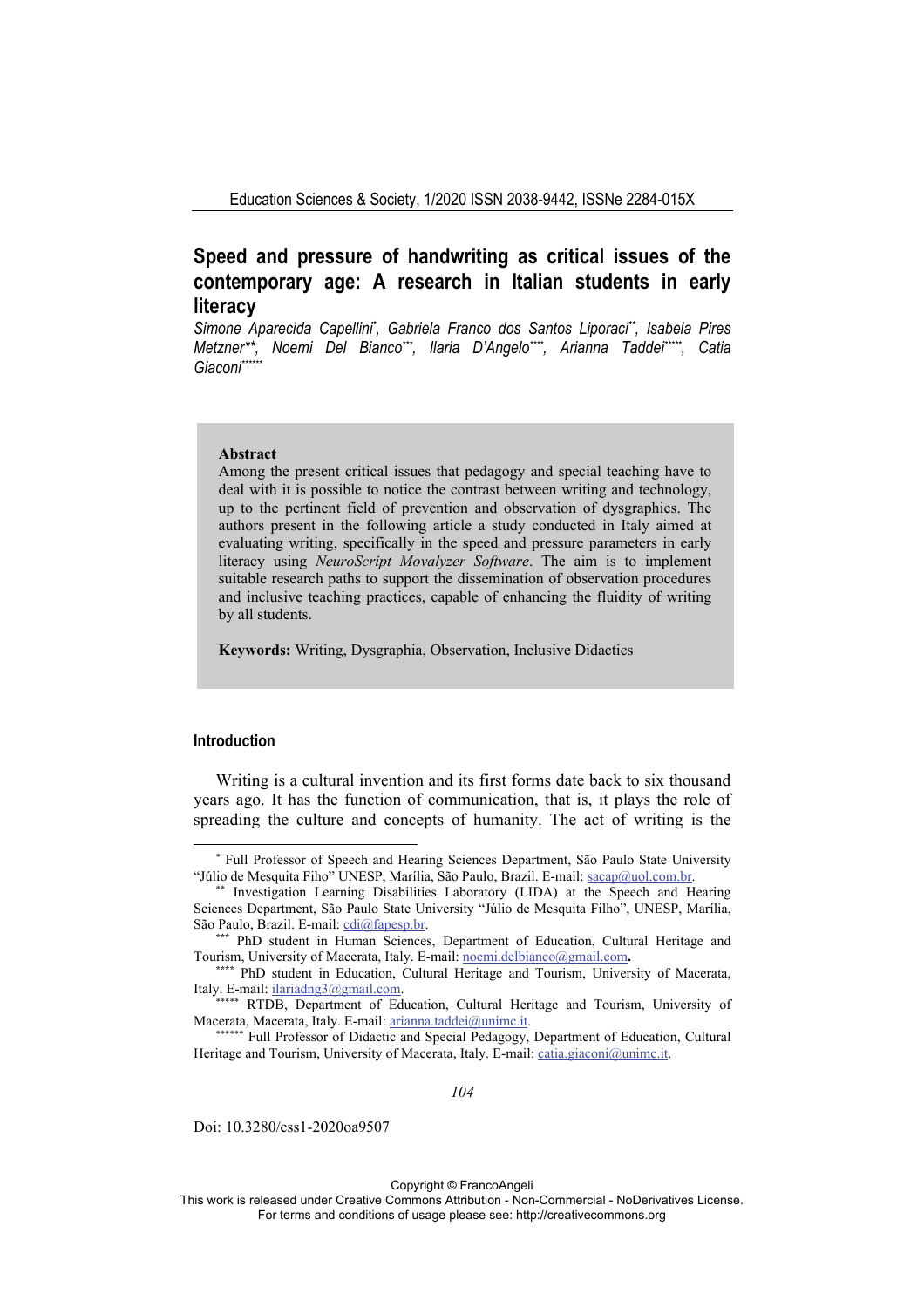subject's ability to express his thoughts and ideas, being fundamental for success in school, in the job market and for participation in modern society (Kim, Al Otaiba, Wanzek, 2015).

The quality of handwriting has a fundamental role in school performance, as the academic skills of students, regardless of their country, from elementary school through high school, are measured by tests involving proficient written in international competitions and tests thus, poor calligraphic writing can mask a student's academic ability since the highest grades are always assigned to works written in legible letters than to works with illegible letters (McCarney *et al*., 2013).

When school is competent in other areas, such as reading and/or mathematics, questions of difficulty with handwriting can be attributed to laziness or lack of motivation, however, this is a mistake, since difficulties with calligraphic writing are considered as a specific learning difficulty, which compromises written production Language (Berninger *et al*., 2009; Federe *et al*., 2007).

In order for the student to be precise when registering letter shapes, it is necessary to use fine motor skills, visual perception, visual-motor integration, maturity and cognitive integration (Brown *et al*., 2008, 2009; Tsai *et al*., 2008; Shams *et al*., 2010), which makes the development of writing a long, demanding and complex process (Tsai *et al*., 2008), requiring the involvement of different skills and many neurological circuits interacting dynamically with each other to produce the desired result (Qiu *et al.*, 2007; Wardak *et al*., 2011).

It is notable that during the process of learning handwriting, students acquire their own handwriting style (Simonnet, Anquetil, Bouillon, 2017), since their individual characteristics such as gender, level of skill and practice with writing, coordination visual-motor, motivation, among others, can interfere with the quality and speed of writing (Shen *et al*., 2012).

However, when the legibility of the writing interferes with the understanding of the material read, such as, for example, changes in the quality of the letter formation, the alignment and spacing of letters and words, the dimensioning of the letters, among others, it can be raised evidence that the writer may also be presenting changes in writing speed because the student needs to be able to transfer his ideas to a paper fluently, while trying to keep up with his thoughts, on a certain subject (Rosenblum, Parush, Weiss, 2003; Shen *et al*., 2012).

The type of text required of students also influences the speed, due to the task demand (Graham, Weintraub, 1996), that is, writing a self-generated text is more demanding than the copied text. This is because when writing a selfgenerated text, such as a diary, for example, it involves complex cognitive

Copyright © FrancoAngeli

This work is released under Creative Commons Attribution - Non-Commercial - NoDerivatives License. For terms and conditions of usage please see: http://creativecommons.org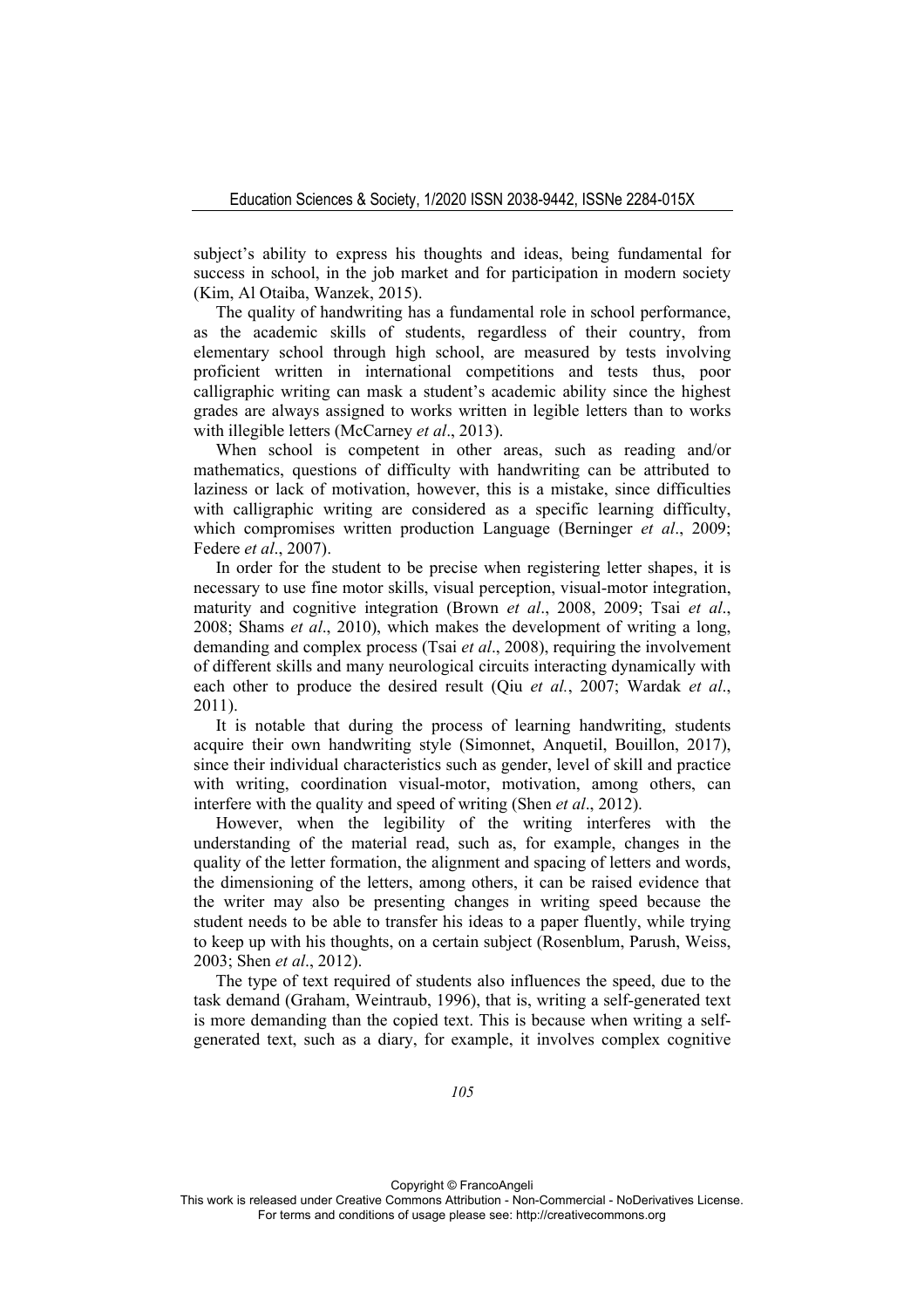processing; ideas need to be generated and long-term memory is used to form the sequence of letters, words, and, ultimately, to build a sentence (Graham *et al.*, 2006).

The parameters of speed and pressure are related, because at the moment of writing, the pressure information exerted on the pencil and on the paper, as well as the positioning of the fingers and hand, the direction of the pencil movements and mistakes made, are stored in long-term memory, to be remembered when writing is repeated (Almeida, 2013). With practice, writing becomes automatic and the control of coordinated movements of writing improves with age and education, favoring an increase in writing speed (Meulenbroek, Van Galen, 1986; Shen *et al*., 2012; Giaconi, Capellini, 2015; Cardoso, Capellini, 2016).

The aim of this study was to characterize the speed and pressure of handwriting in Italian students in the early stages of literacy.

# **1. Material and Method**

Twenty-five students of both genders participated in this study, 16 males and 9 females, enrolled in the second year of elementary school I at a school in the city of Macerata, Italy.

The writing analysis procedure was performed by the *NeuroScript Movalyzer Software*, which analyzes the movement performed through a digitizing table, used to interpret the movements generated by a pen, providing data of inclination, speed, acceleration, and pressure of the pen. In addition, it is used to process handwritten images, being able to record and segment the writing, descent, elevation, and pauses of the pen.

To carry out the data collection, a notebook provided by the Learning Deviations Research Laboratory - LIDA was used coupled to a digitizing tablet of the Wacon brand, in which the student was asked to write the word "Educazione", as this word contains all the vowels of the alphabet.

This assessment was applied in 20 minutes, asking each student to write the same word twice in a row. For this study, the measures of writing speed and pressure were considered.

The data obtained were analyzed statistically in order to compare the results of the first and second attempts of students in writing the word "Educazione". The program *IBM SPSS Statistics* (*Statistical Package for the Social Sciences*), version 25.0, was used to obtain and analyze the results. Statistically significant results will be marked with an asterisk "\*".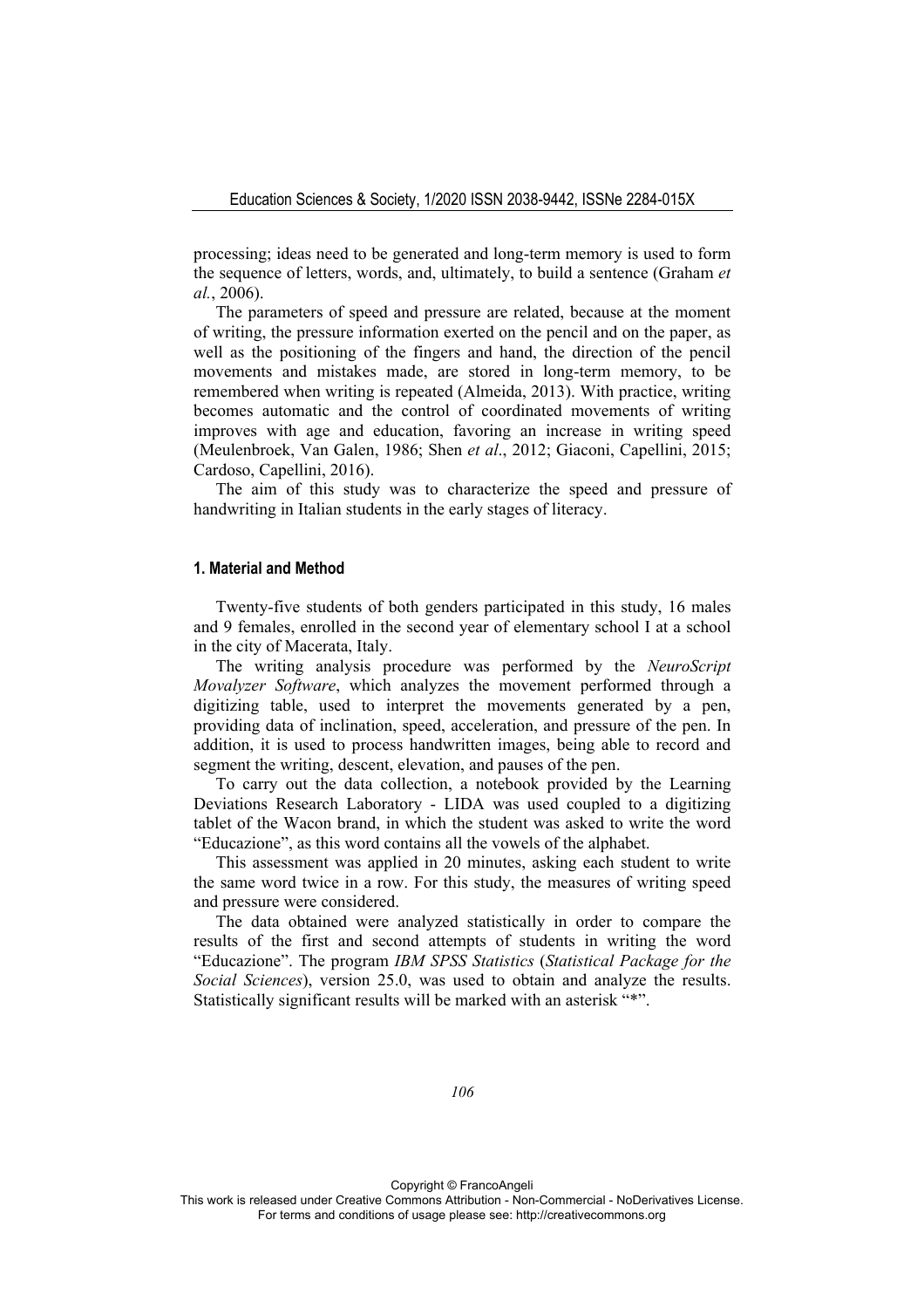# **2. Results**

Table 1 shows the performance of students when compared to the skills of writing speed and pressure in the first and second attempts. The results analyzed statistically, showed a significant difference in the performance of the students regarding the ability of pressure during writing, showing better performance.

*Tab. 1 - Distribution of means, standard deviations, and p-value regarding the performance of students in the skills of pressure and speed in the first and second attempts* 

| <b>Ability</b>               | n  | Average | <b>Standard</b><br>deviation | <b>Percentile</b><br>25 | <b>Percentile</b><br>50 | <b>Percentile</b><br>75 | p value       |
|------------------------------|----|---------|------------------------------|-------------------------|-------------------------|-------------------------|---------------|
| [VEL] $T_1$<br>[average]     | 25 | 0.128   | 0.226                        | $-0.005$                | $-0.005$                | 0.171                   | 0.989         |
| [VEL] $T_2$<br>[average]     | 25 | 0.086   | 0.106                        | 0.047                   | 0.066                   | 0,135                   |               |
| [ $PRE$ ] $T_1$<br>[average] | 25 | 286.012 | 130.465                      | 179.406                 | 392,723                 | 397,633                 | <<br>$0.001*$ |
| $[PRE]$ T_2<br>[average]     | 25 | 80.550  | 42.571                       | 55.894                  | 72.424                  | 105,704                 |               |

*Legend: Vel - speed; T1- first attempt; PRE - pressure; T2 - second attempt*

The results presented in Table 1 showed that students in the 2nd year of literacy showed similar performance in writing speed when compared to the first and second attempts, while when compared to the writing pressure skill, a higher average was observed in the first attempt in relation to the second demonstrating that when there is less attention to the task of writing the word, the pressure to write is less.

The 25th and 75th percentiles shown in Table 1 indicated that in this population of students, there is variability in performance for both writing speed and pressure, thus indicating the shortest and longest duration for the writing of the word used in this study.

# **3. Discussion**

The fact that the students in this study did not present a discrepancy in the writing speed parameter can be explained by the fact that all students submitted to the method of this study are within the same age group and grade year, therefore, exposed to the same amount of exposure to handwriting material.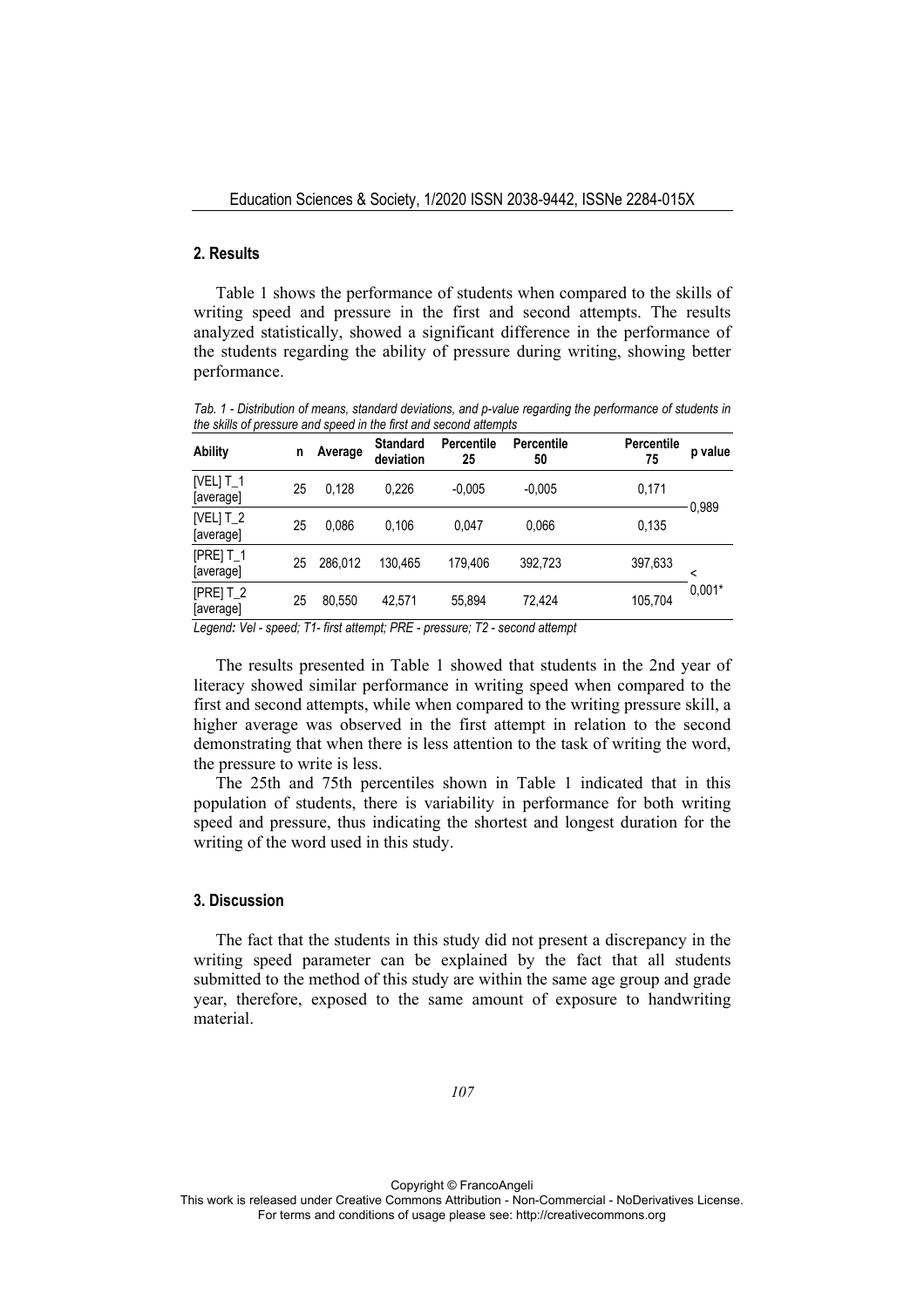This finding corroborates a study by Lin *et al.* (2015) who described that when the writing pattern is not automated there may be no variation in the speed of writing, however, with the increase in the grade year, there is a decrease in speed. The greater the student's writing experience, the lower the writing speed.

Unlike what happened in this study, there was a difference between attempts at the writing pressure skill, indicating that younger children may take more time in copying tasks, this can be justified by the fact that younger children do not yet have internalized motor programs, as described by Barrientos (2016). This means that the pressure can change when the student is subjected to a successive copy of the same word because knowledge of the word on the first attempt and recognition on the second attempt can favor the motor learning of calligraphic writing.

There are still few studies in the literature that use technology to measure speed and pressure skills in students in the initial phase of literacy. However, these studies are necessary for normality measures to be established so that these parameters can be used later to assist in the diagnosis of specific calligraphic writing disorder, where speed and legibility characteristics are important to be considered for the diagnosis of dysgraphia.

Future studies that investigate and monitor the development of these parameters in students in the initial phase of literacy need to be conducted with expanding the sample so that the profile of these students' handwriting is known so that prevention and early intervention strategies are used in an educational context to minimize the impacts of quality of dysgraphic writing on the academic life of students.

## **4. Conclusion**

The findings of this study allowed us to conclude that Italian necklaces in the initial phase of literacy have the same speed regardless of the number of writing attempts, while the pressure shows variability demonstrating that the number of writing attempts can influence this ability.

The present study, in addition to the results, presents an interesting research within the testing of procedures for identifying early signals which, on the whole, can lead to the hypothesis of cases at risk of dysgraphia. Specifically, the experimentation was conducted in Italian classes of the first cycle, because is an important period for prevention. In fact, a general agreement is registered on the timing of the diagnosis. To avoid extending the assessment to situations of delay or to evolutionary variations that can potentially occur over time, the timing of the diagnosis is identified «with the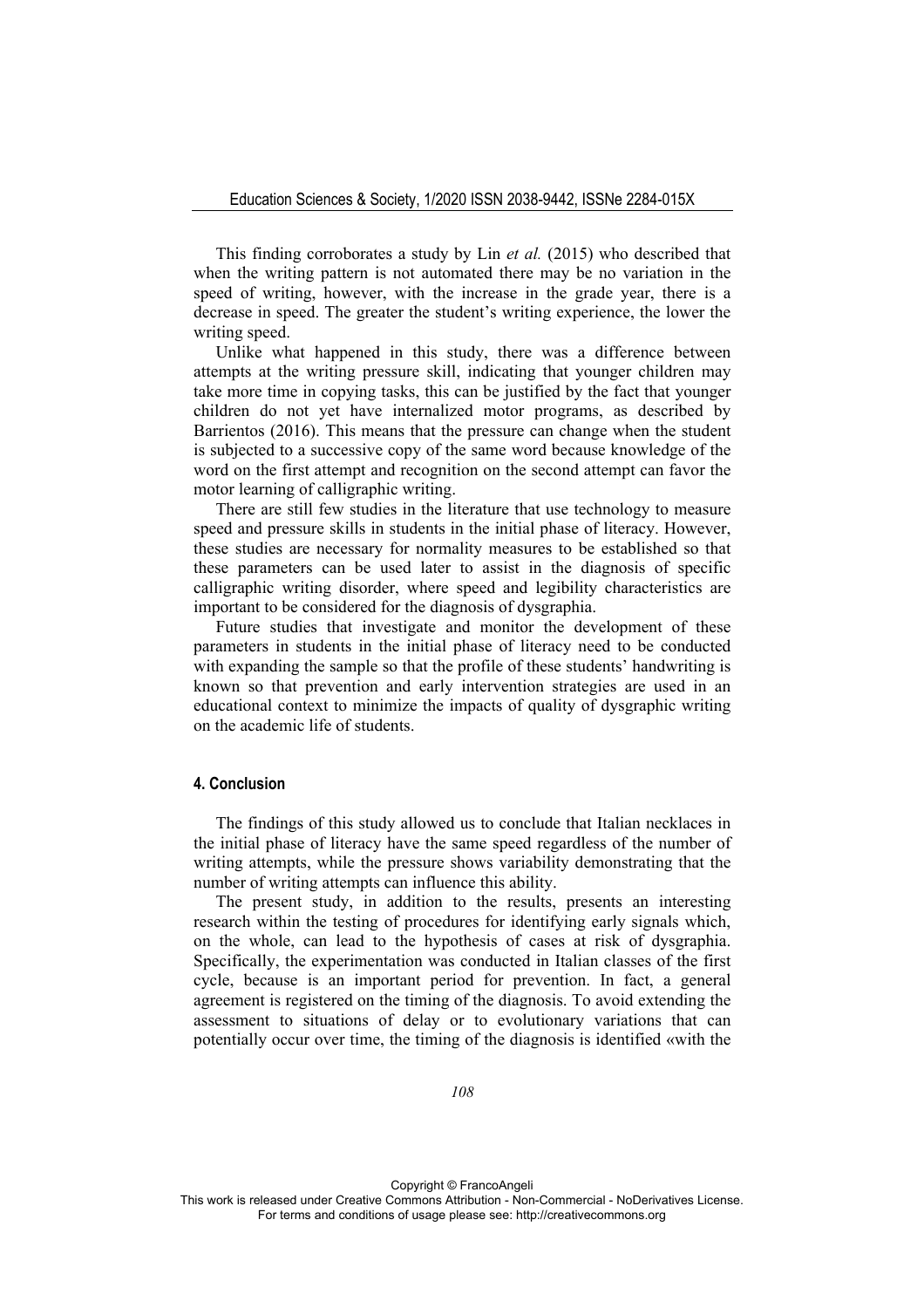completion of the second year of primary school» (Consensus Conference, 2009, p. 43) for Specific Disorders to reading and writing and with the completion of the third year of primary school for the specific Calculus Disorder. The importance of training in the observation of any signs at risk and therefore starting early not only adequate identification procedures, but also of strengthening. Identification, early detection and timely intervention, as we will see, are recognized as indicators of effectiveness for the future profile of the subject with Specific Learning Disorder. This, however, postulates the need for specific training, on the one hand, to avoid underestimating these situations of "alert" of a potential Disorders framework, on the other, not to exceed in a widespread association between simple school difficulties and Specific Learning Disorders.

With a view to the dissemination of investigations that systematize early identification procedures that can be used in the classroom (Giaconi, Capellini, 2015), other delicate issues are positioned at the center of the debate, national and international, such as: the detection of early signals, the evaluation and interventions in favor of subjects with Specific Learning Disorders. The matter has reached several points of high consensus, but leaves some knots open which still need to be studied in depth by careful scientific investigations. In conclusion, this article deserves to be re-evaluated an element, shared and proven by various data from the scientific literature, which concerns the value of the earliness of both diagnosis and intervention. Earliness seems to be a highly significant prognostic indicator in the history and evolution of DSA conditions (Gersons-Wolferbensberger, Ruijssenaars, 1997) and is closely related to the effectiveness of the intervention itself.

The scientific investigation continues to consolidate the path of research of "risk factors" which, pre-existing to the appearance of the disorder, could increase the appearance of Specific Learning Disorders. It should be noted that timely taking charge reduces the extent of the disorder and the risk of the onset of secondary comorbidities, for example, in terms of «psychopathological profile» (Penge, 2010, p. 39). For this reason, we believe that it is fundamental to start, from the first training courses for future teachers, educators and pedagogists, a reflection on the conceptual and operational lines and to enter into the logic of building pertinent skills to be integrated together with those of others. Specialists, who for example deal with the diagnostic process, to achieve a real management of subjects with Specific Learning Disorders. In addition, the longitudinal research that allows to appreciate over time the incidence of an early identification of risk factors and a timely intervention on the evolution of the disorder and to conduct significant observations regarding school and professional orientation need to be expanded (Giaconi, Taddei, Del Bianco, Capellini, 2018).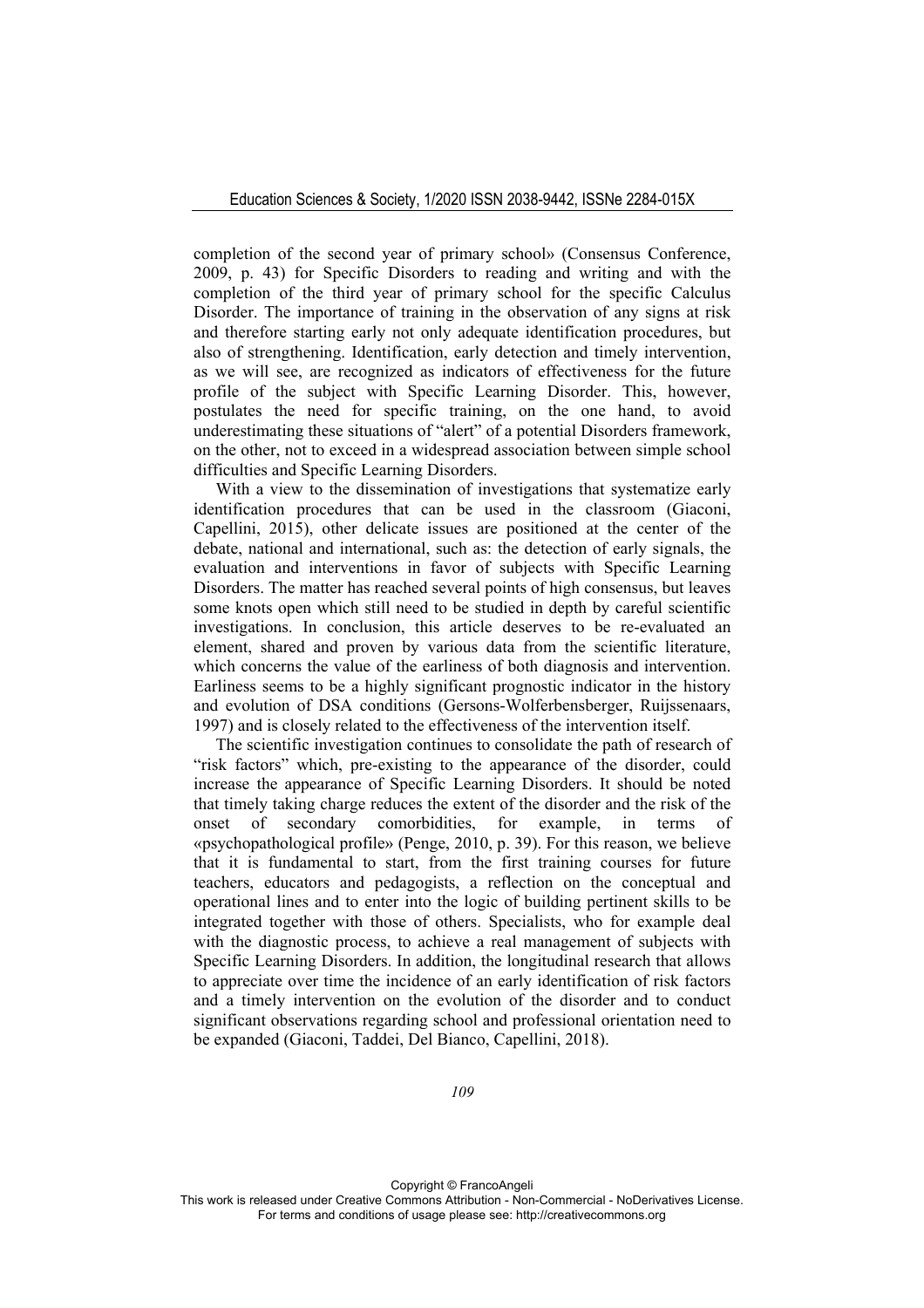## **References**

- Almeida I. (2013). Evaluation of the handwriting process in children with poor handwriting quality and good handwriting quality. Master's Thesis*.*
- American Psychiatric Association *et al*. (2013). Diagnostic and statistical manual of mental health disorders. 5th edn Washington. DC: American Psychiatric Association.
- Barrientos P. (2016). Handwriting development in Spanish children with and without learning disabilities: A graphonomic approach. *Journal of learning disabilities*, 5(50): 552-563.
- Berninger V. W. *et al.* (2009). Comparison of pen and keyboard transcription modes in children with and without learning disabilities*. Learning Disability Quarterly*, 32(3): 123-141.
- Brown T., Rodger S. (2008). Validity of the developmental test of visual-motor integration supplemental developmental test of visual perception. *Perceptual and motor skills*, 103(3): 659-678.
- Brown T., Unsworth C., Lyons C. (2009). Factor structure of four visual-motor instruments commonly used to evaluate school-age children. *American Journal of Occupational Therapy*, 63(6): 710-723.
- Cardoso M. H., Capellini S. A. (2016). Identification and characterization of dysgraphia in students with learning difficulties and disorders. *Distúrbios da Comunicação*, 28(1): 27-37.
- Consensus Conference (2009). *Disturbi Evolutivi Specifici di Apprendimento. Raccomandazioni per la pratica clinica della dislessia, disortografia, disgrafia e discalculia*. Trento: Erickson.
- Federe K. P., Majnemer A. (2007). Handwriting development, competency, and intervention. *Developmental Medicine & Child Neurology*, 49(4): 312-317.
- Giaconi C., Capellini S. A. (2015). *Conoscere per includere*. Milano: FrancoAngeli.
- Giaconi C., Taddei A., Del Bianco N., Capellini S. A. (2018). Inclusive University didactics and technological devices: a case study. *Education Sciences and Society*, 1, testo disponibile al sito

- Graham S. *et al*. (2006). Dimensions of good and poor handwriting legibility in first and second graders: Motor programs, visual-spatial arrangements, and letter formation parameter setting*. Developmental Neuropsychology*, 29: 43-60.
- Graham S., Weintraub N. (1996). A review of handwriting research: Progress and prospects from 1980 to 1994. *Educational psychology review*, 8(1): 7-87.
- Kim Y. S., Al Otaiba S., Wanzek J. (2015). Kindergarten predictors of third grade writing. *Learining and Individual Differences*, 37: 27-37.
- Lin Q. *et al.* (2015). Characterization of fine motor development: Dynamic analysis of children's drawing movements. *Human movement Science*, 40:163-175.
- McCarney D. *et al*. (2013). Does poor handwriting conceal literacy potential in primary school children?. *International Journal of Disability, Development and Education*, 2(60): 105-118.

Copyright © FrancoAngeli

http://ojs.francoangeli.it/\_ojs/index.php/ess/article/view/6248/300 28.03.2020.

This work is released under Creative Commons Attribution - Non-Commercial - NoDerivatives License. For terms and conditions of usage please see: http://creativecommons.org